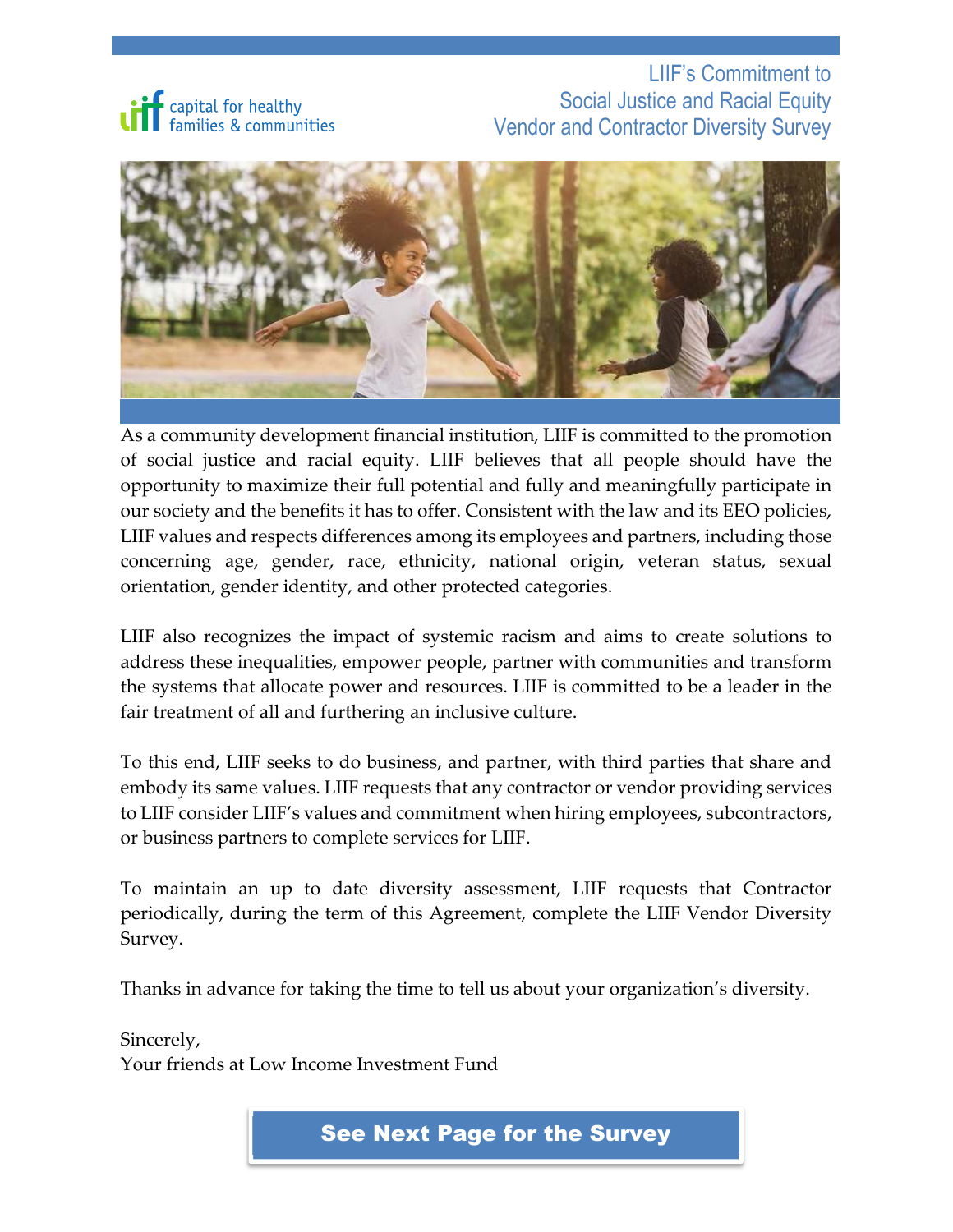

# **Attachment B ATTACHMENT B**

## **Low Low Income Investment Fund (LIIF) Vendor Diversity Survey**

As a community-development financial institution, LIIF is committed to the promotion of social justice and racial equity. We believe that all people should have the opportunity to contribute their full potential to our nation's well-being and to participate in its prosperity. To that end, LIIF continually evaluates its contracting and procurement process. We appreciate your voluntary participation in this process by completing the brief survey below so that LIIF may maintain up-to-date diversity assessment information.

| Company name                                      | <b>Contact email address</b>           |  |  |  |  |
|---------------------------------------------------|----------------------------------------|--|--|--|--|
| Contact phone number                              | Total number of employees              |  |  |  |  |
| Total number of principals (owners, executives or | Is the Company MWVBE certified?        |  |  |  |  |
| other with controlling interests)                 | If so, whom is the certification from? |  |  |  |  |
| Website                                           |                                        |  |  |  |  |

#### **Please provide the following information for your Company and Board:**

| <b>Race / Ethnicity</b>                                                              | <b>Principals and</b><br><b>Executives</b><br>(Number/Percentage) |               |     | <b>Employees</b><br>(non-executives)<br>(Number/Percentage) |     | <b>Board</b><br>(Number/Percentage) |  |  |
|--------------------------------------------------------------------------------------|-------------------------------------------------------------------|---------------|-----|-------------------------------------------------------------|-----|-------------------------------------|--|--|
| <b>White (not Hispanic/ Latino)</b>                                                  | No.                                                               | $\frac{0}{0}$ | No. | $\frac{0}{0}$                                               | No. | $\frac{0}{0}$                       |  |  |
| <b>Black or African American (not</b><br>Hispanic/Latino)                            | No.                                                               | $\frac{0}{0}$ | No. | $\%$                                                        | No. | $\frac{0}{0}$                       |  |  |
| Asian (not Hispanic/ Latino)                                                         | No.                                                               | $\frac{0}{0}$ | No. | $\frac{0}{0}$                                               | No. | $\frac{0}{0}$                       |  |  |
| Hispanic/Latino                                                                      | No.                                                               | $\frac{0}{0}$ | No. | $\frac{0}{0}$                                               | No. | $\frac{0}{0}$                       |  |  |
| American Indian/Alaskan<br><b>Native/Native Hawaiian/ Pacific</b><br><b>Islander</b> | No.                                                               | $\frac{0}{0}$ | No. | $\frac{0}{0}$                                               | No. | $\frac{0}{0}$                       |  |  |
| <b>Two Or More Races/ Ethnicities</b>                                                | No.                                                               | $\frac{0}{0}$ | No. | $\%$                                                        | No. | $\frac{0}{0}$                       |  |  |
| <b>Other/Not Identified</b>                                                          | No.                                                               | $\frac{0}{0}$ | No. | $\frac{0}{0}$                                               | No. | $\frac{0}{0}$                       |  |  |